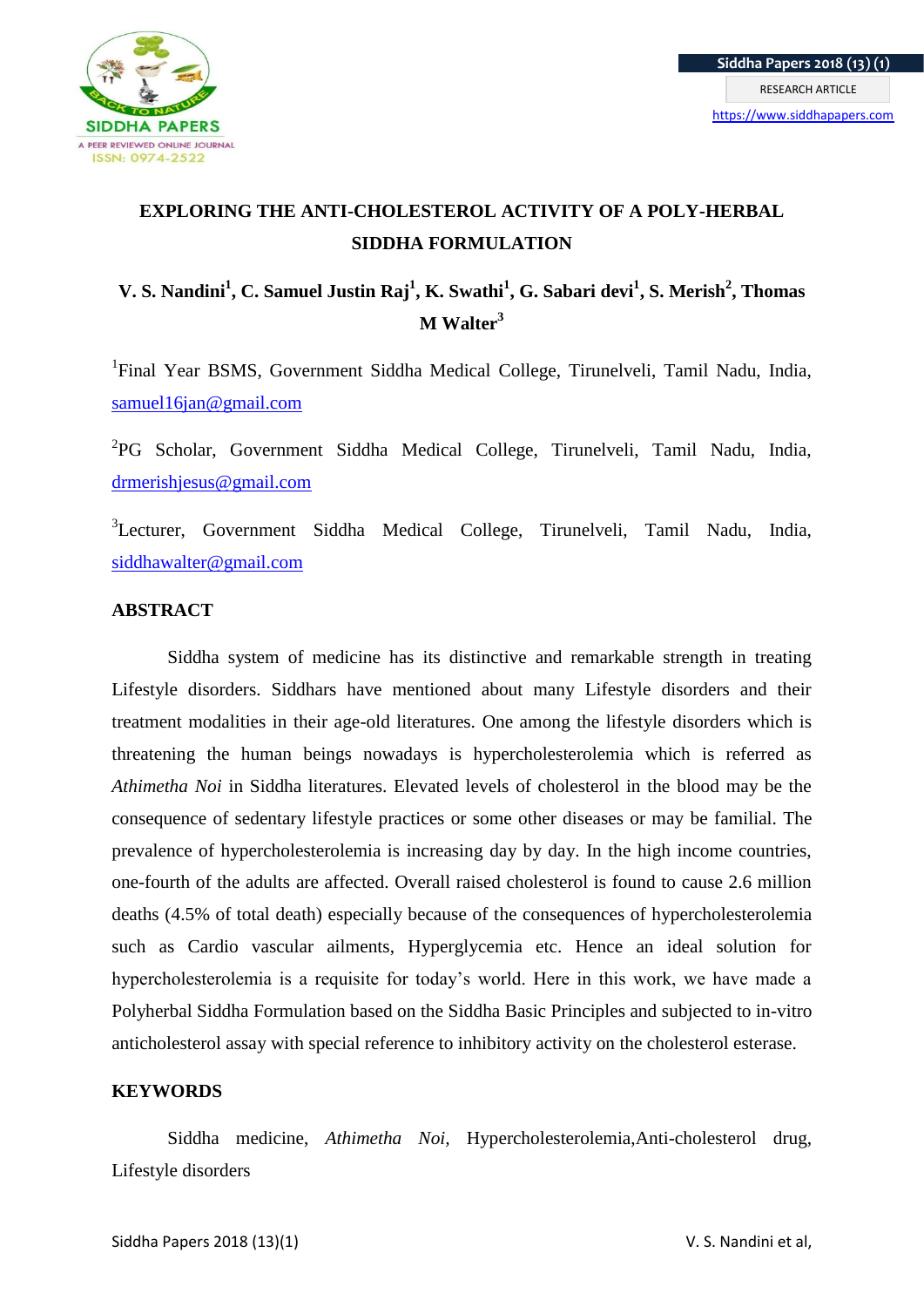## **INTRODUCTION**

*Athimetha Noi* (Hypercholesterolemia), being one of the Lifestyle disorders, is agitating the human population. The National Cholesterol Education Program suggests that a level more than 240 mg/dl is considered as high cholesterol. These high levels of blood cholesterol raises the risk of producing cardiac related problems like Atherosclerosis, Hyperglycemia, Cardiac Arrest, etc., The major risk factors of Hypercholesterolemia includes Obesity, sedentary lifestyle, genetic factors, etc., Though it is asymptomatic, it may ultimately lead to serious complications. Cholesteryl esterase is the enzyme responsible for the bio-availability of the dietary cholesterol. Inhibition of this significant enzyme could be a better line of treatment. Hence in this work, we have formulated a novel Siddha anticholesterol drug and the anti-cholesterol assay was carried out as described by Iswantini et. al., and Cholesterol Enzymatic Endpoint method.

#### **HYPERCHOLESTEROLEMIA AS** *ATHIMETHA NOI* **IN SIDDHA**

Hypercholesterolemia is mentioned in Classical Siddha Literatures as *Athimetha Noi*; the symptoms of which is found to be

- *Kozhuppu niraithal* (Increased amount of cholesterol in blood)
- *Metha akeetham* (Fatty infiltration) etc.

The consequences of *Metha Noi* (Hypercholesterolemia) is mentioned as

- *Athisthoola Noi* (Obesity)
- *Thamaraga Noi* (Cardiac ailments)

### **MATERIALS AND METHODS**

Based on the Siddha basic principles, drugs were selected from the Literatures and made it as a powdered form. Then it is subjected to anti-cholesterol assay.

#### **In-vitro anti cholesterol assay**

#### **Procedure**

Cholesterol was dissolved in chloroform until achieving 25mg/10ml.10µl of sample from a stock concentration of 10mg/ml was pipetted into micro titre plate followed by the addition of 2000µl of Randox reagent and 10µl of cholesterol. 20µl of distilled water and 2000µl of Randox reagent were used as blank. control comprised of 20µl cholesterol and 2000µl Randox reagent; standard comprised of 20µl simvastatin and 2000µl Randox reagent.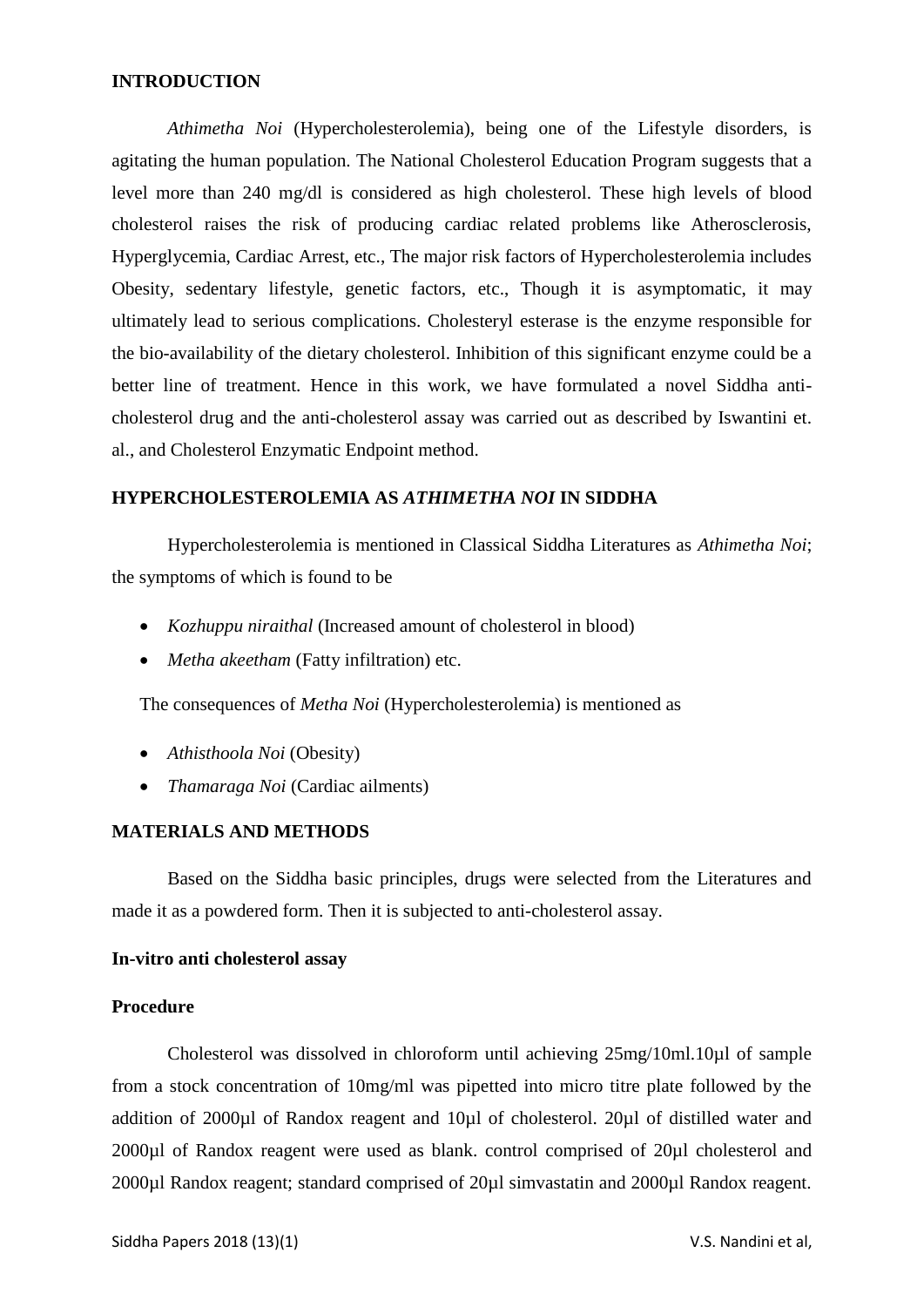The contents were mixed and incubated for 10 minutes at room temperature. The absorbance was read at 500nm in a microplate reader against blank.

# **CALCULATION**

% inhibition of Cholesteryl esterase = (OD of untreated control – OD of test/OD of untreated control)\*100

# **RESULTS**

| Sample code  | <b>OD</b> Value I | <b>OD Value II</b> | <b>Average OD</b> | % inhibition of |
|--------------|-------------------|--------------------|-------------------|-----------------|
|              |                   |                    |                   | cholesterol     |
|              |                   |                    |                   | esterase        |
| Control      | 0.2750            | 0.2817             | 0.2784            |                 |
| (Untreated)  |                   |                    |                   |                 |
| control)     |                   |                    |                   |                 |
| <b>Blank</b> | 0.1028            | 0.0815             | 0.0922            | $\theta$        |
| Sample       | 0.2124            | 0.2159             | 0.2142            | 23.0            |

# **Interpretation**

Treatment with sample produced 23.0 % inhibition of cholesterol esterase activity

## **Conclusion**

Since Cholesterol has its increased morbidity and mortality by its complications including Atherosclerosis, Thrombosis, etc., it is the need of the hour to find a better result for this major threatening problem. In this work, we have formulated a poly herbal formulation for the notable Life Style Disorder – *Athimetha Noi* (hypocholesteraemia). The laboratory result of the in-vitro Anti-cholesterol activity study shows that our drug has 23% inhibition over the Cholesterol esterase. With this lead, we have to done for more work in future in this paper.

# **References**

1. Uthamaraayan, H.P.I.M., *Thotrakirama Aaraaychiyum Siddha Maruthuva Varalaaarum, First Edition,* Published by D I M & H ,Chennai.